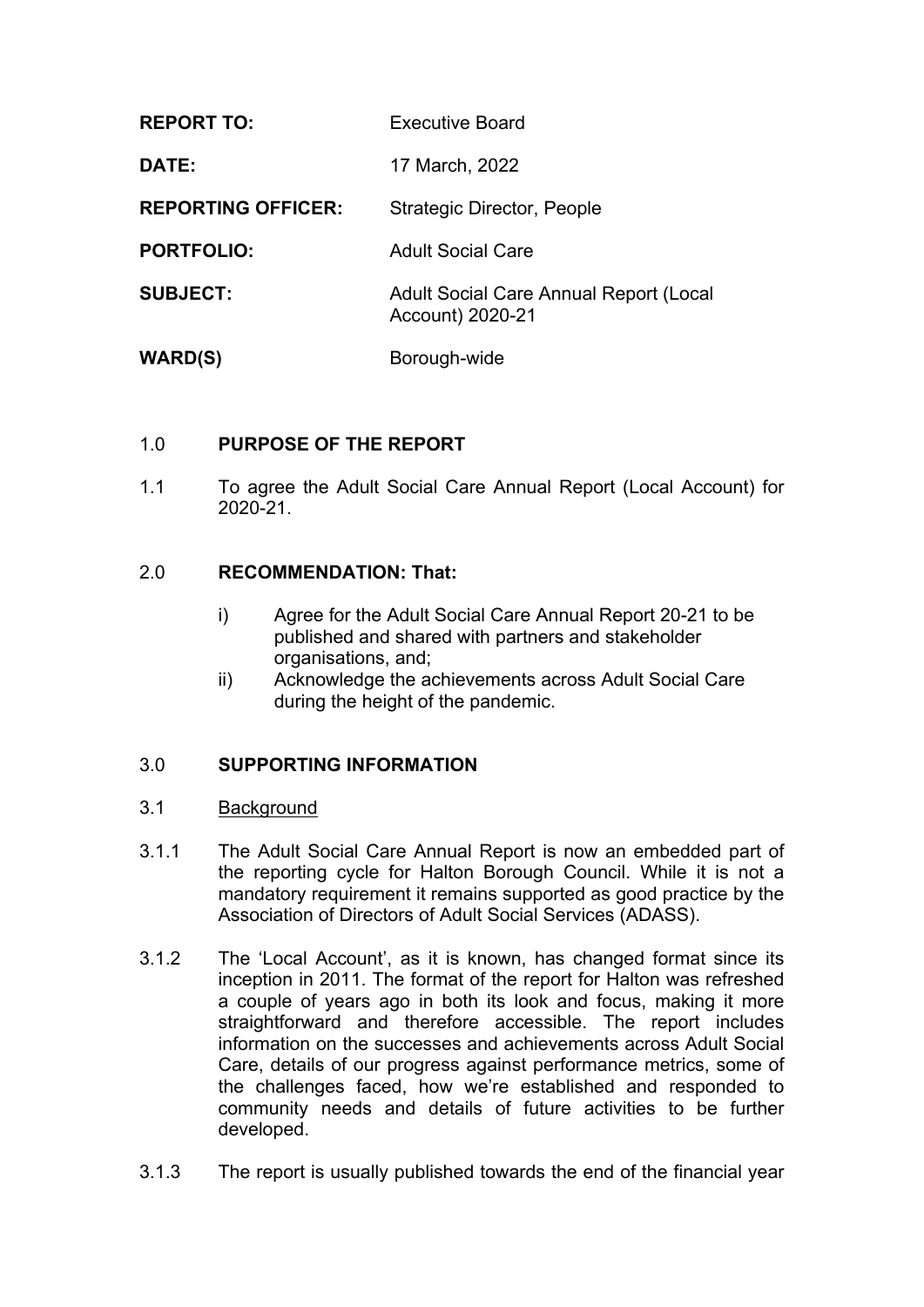but reflects the full previous financial year. Reporting in this way allows us to ensure the performance data is verified and narrative encompasses consideration of all areas of services and how delivery has impacted on the community of Halton. The annual report being presented covers the period April 2020 to March 2021.

- 3.2 The 2020-21 Adult Social Care Annual Report
- 3.2.1 The Local Account is produced through the Policy, Performance and Customer Care team. In planning towards development of content a report was brought to Adult Social Care Senior Management Team back in October 2021 and, unsurprisingly, agreement was reached to concentrate on the responses to the pandemic, in particular looking at our care homes support.
- 3.2.2 The annual report is produced for public consumption and is published on the Council's intranet pages, as well as being shared with a range stakeholders and Elected Members. As such it is prefaced with an 'introduction' and some information about Adult Social Care. The opening section for this report also discusses the overall impact of the pandemic and sets out how this year's report is structured slightly differently as a result.
- 3.2.3 The content is intended as readable by the lay person and is purposely explanatory. The report forms part of the Council's transparency duties and supports the flow of information and guidance back to members of the Halton community.
- 3.2.4 Articles written for the report cover the following areas:

Care Homes

- Resident wellbeing
- $\bullet$  A day in the life care worker
- New ways of working
- Care Home Resilience Plan
- Maintaining Service Quality

Additional funding support

- Infection control fund
- Rapid testing fund
- Workforce Capacity Grant
- Covid Winter Grant Fund

Alleviating pressure on the health system

- Transitional support beds
- Domiciliary care
- 3.2.5 The performance data cited in the report collates some overarching figures around continuity of service delivery. The performance section usually covers Adult Social Care Outcomes Framework (ASCOF) measures but these were not mandated for the period.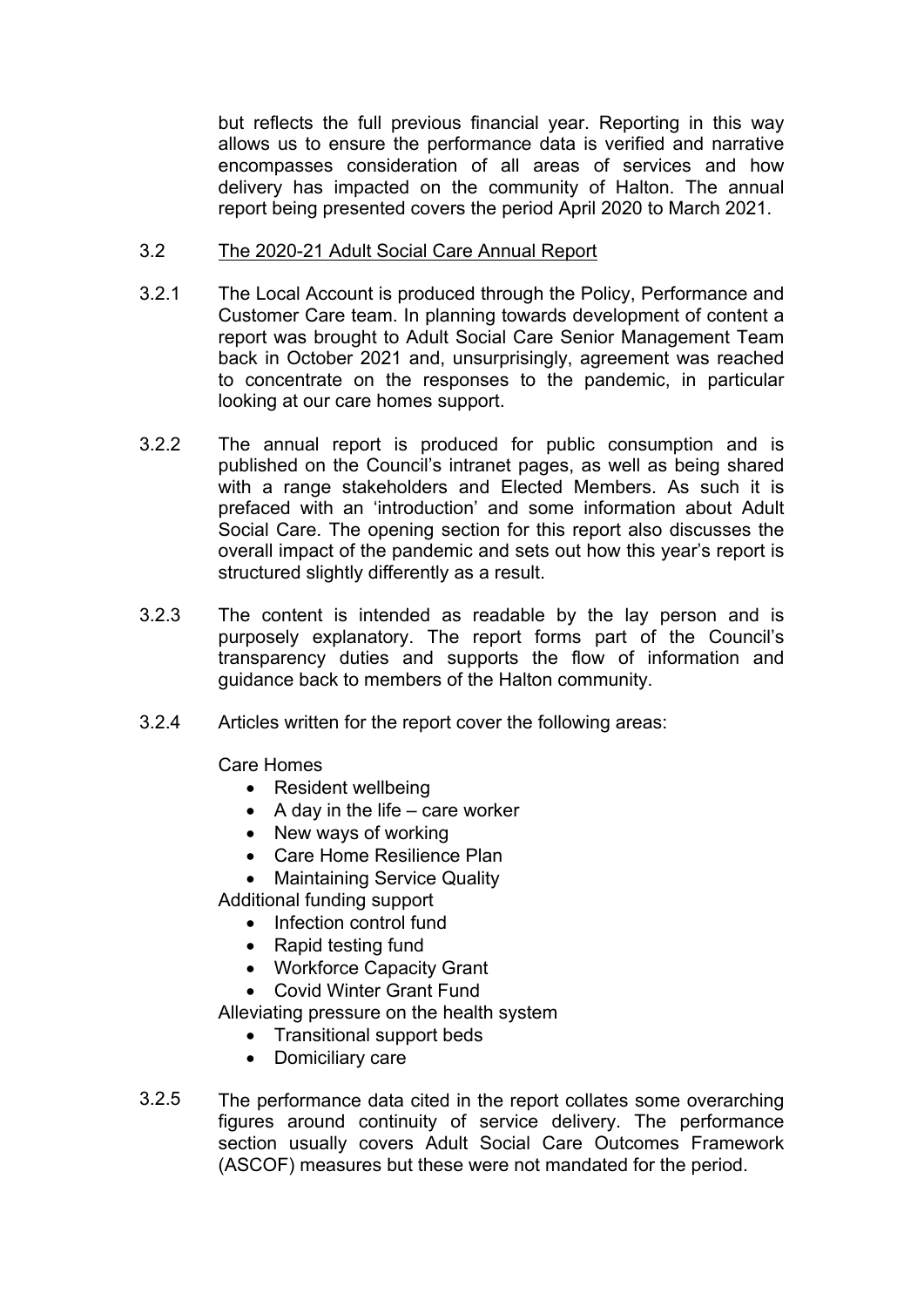#### 3.3 A workforce to celebrate

- 3.3.1 Acknowledgement of the contribution of the entirety of the Council's workforce has been reiterated throughout the pandemic, and cannot be understated.
- 3.3.2 This year's Annual Report has been brought to your attention to highlight the delivery outcomes across Adults Social Care during this difficult period. In particular it shows the extraordinary commitment and resilience demonstrated by our Adult Social Care workforce. Their ongoing efforts, dedication and resolve have safeguarded continuity of care for those most vulnerable in our community.

#### Next steps

- 3.4
- 3.4.1 Approval is sought to publish this report and share across our partners and stakeholders. It is intended that this report is further taken to Health Policy and Performance Board and Health and Wellbeing Board to raise their awareness of the work undertaken during this time. Publication will be to the Council's internet pages and publicity opportunities will be sought through our Press and Marketing team.

# 4.0 **POLICY IMPLICATIONS**

4.1 The Annual Report serves as a review mechanism for Adult Social Care to consider as part of ongoing continuous service improvement measures.

# 5.0 **OTHER/FINANCIAL IMPLICATIONS**

5.1 The Adult Social Care Annual Report is published online incurred no print costs.

# 6.0 **IMPLICATIONS FOR THE COUNCIL'S PRIORITIES**

- 6.1 **Children & Young People in Halton** None identified at this time
- 6.2 **Employment, Learning & Skills in Halton** None identified at this time

# 6.3 **A Healthy Halton**

The report highlights the range and breadth of work being undertaken across Adult Social Services to support our community to live longer, happier and more independently.

# 6.4 **A Safer Halton**

None identified at this time